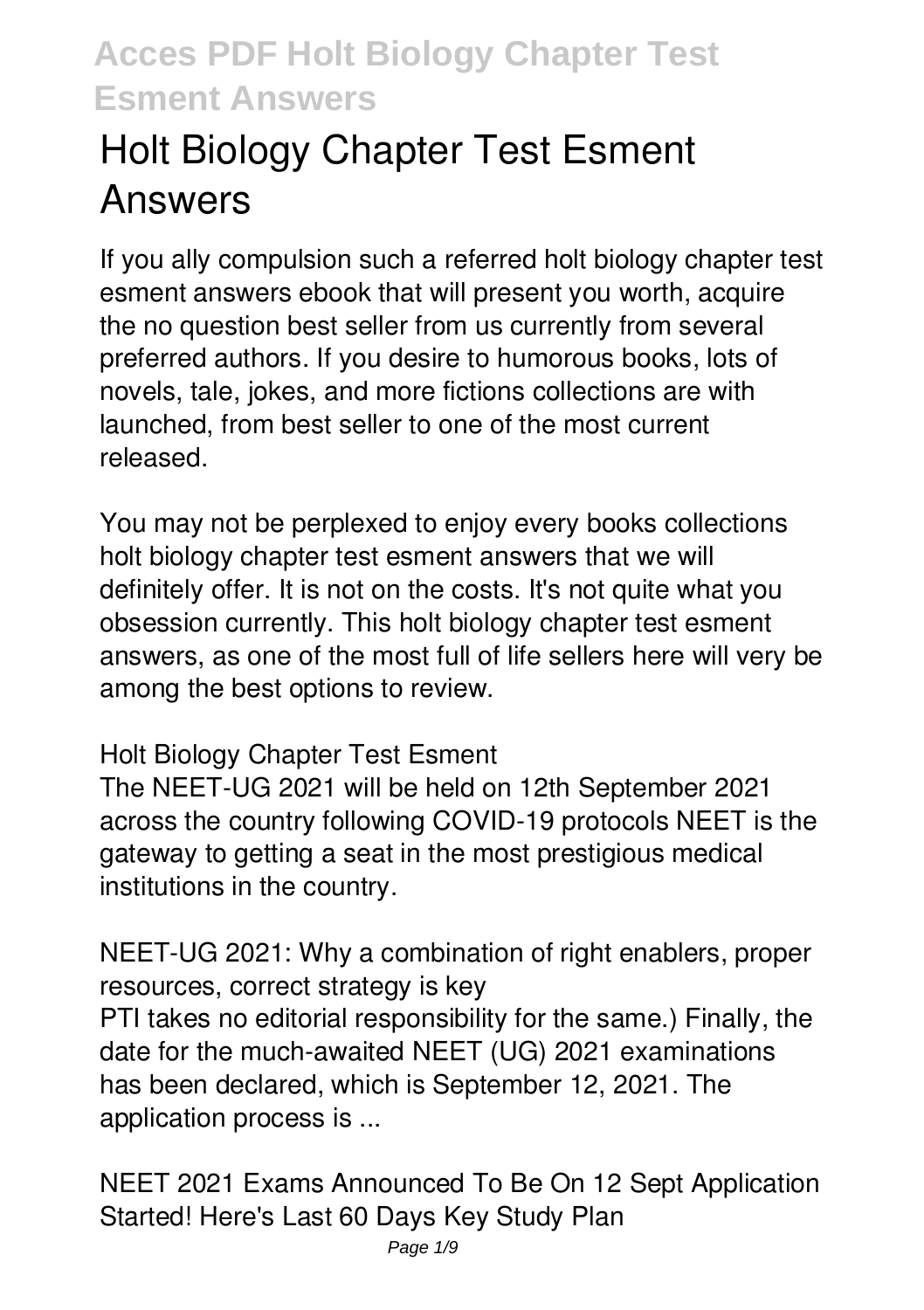Chandigarh: Through a recent notice, the Postgraduate Institute of Medical Education and Research (PGIMER) has invited applications for ICMR-JRF 2021 entrance examination to scheduled be held

**PGIMER invites application for ICMR JRF 2021 entrance exam, View All Details here** She pasted a few more sentences from the same book chapter into the search box ... The forms and patterns in biology are endlessly unique; Bik knew that these duplications couldn<sup>[1</sup>t have happened ...

**How a Sharp-Eyed Scientist Became Biology's Image Detective**

Check exam schedule, rationalised syllabus, assessment plan for CBSE 10th & 12th (Term 1 & Term 2) along with latest updates. The new assessment plan for CBSE Academic Session 2021-22 has been ...

**CBSE 10th & 12th Board Exam 2022: Reduced Syllabus, Schedule, Paper Pattern, Assessment Plan, New CBSE Circular - Term 1 & 2**

Jun 21, 2021 (The Expresswire) -- "The prime objective of this Blood Screening market report is to provide the insights on the post COVID-19 impact ...

**Blood Screening Market Research Reports 2021 | Share, Size, Trend, Market Expected to Record CAGR of over 6.94% by 2027**

Chapter 3 (Fibre to Fabric) of Class 7 Science NCERT Book (PDF) is available here for download (PDF). Download & prepare Chapter 3 (Fibre to Fabric) of CBSE Class 7 Science. It is another ...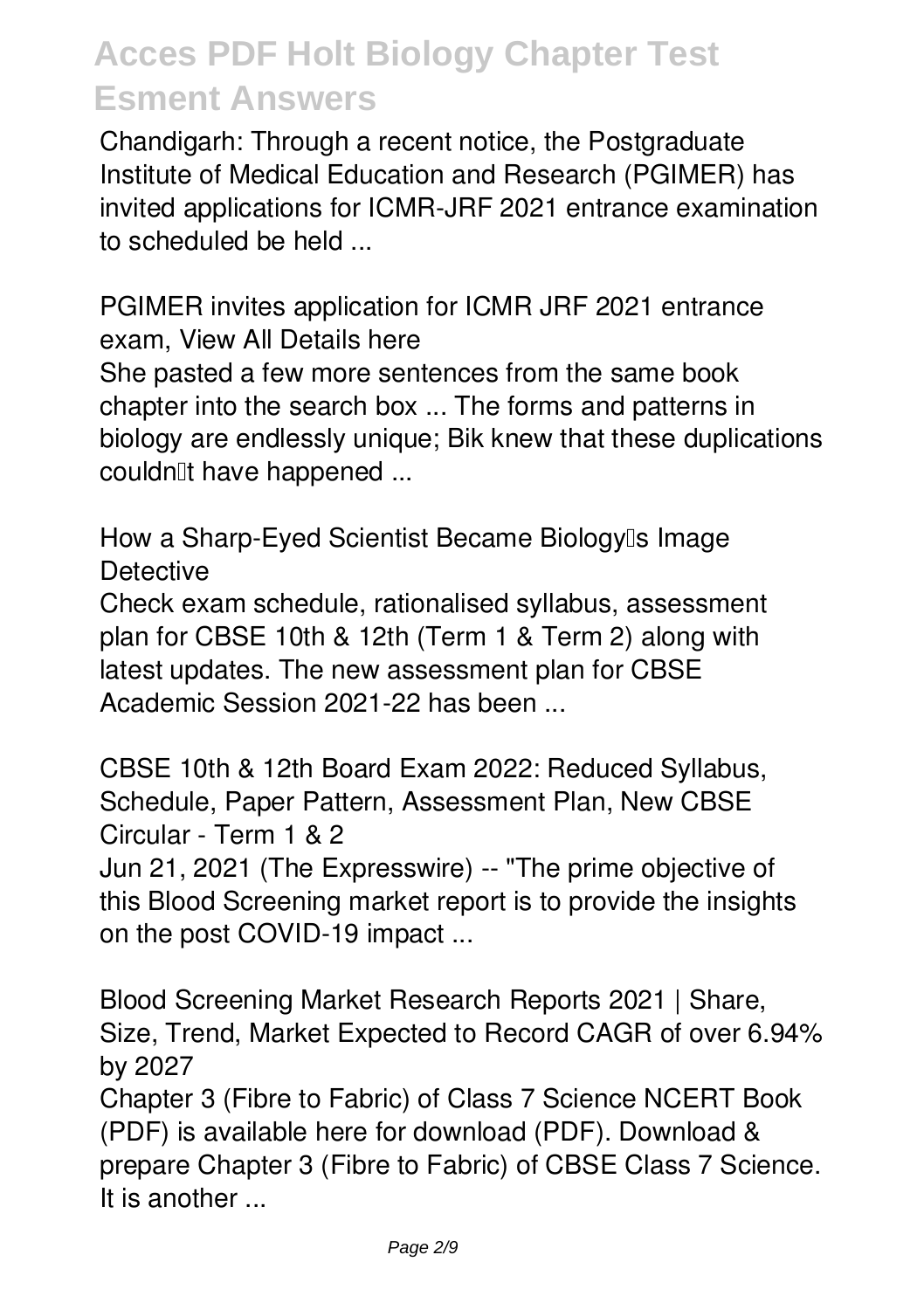**Fibre to Fabric - Chapter 3: Class 7 Science NCERT Book (PDF)**

Okada & Ron Blankstein, Perspectives in Biology and Medicine ... may wish to use locked resources for assessment purposes and their usefulness is undermined when the source files (for example, ...

**Digital Image Processing for Medical Applications** The principle aim of this volume is the examination and elucidation of the human biology of the Man Bac cemetery population ... The chief aims of this chapter are to describe the Man Bac human ...

**Man Bac: The Excavation of a Neolithic Site in Northern Vietnam**

Environmental Monitoring and Assessment: 179:123-135 ... Homogenization, differentiation, and the widespread alteration of fish faunas. Chapter in K. Gido and D. Jackson (eds). Community ecology of ...

**Welcome to the website for**

The publishers the district is working with on the program are the traditional ones: Pearson Prentice Hall; Holt McDougal; and McGraw-Hill/Glencoe ... **IIt** Is \$180 for a biology textbook. That $\mathbb{I}$ s just ...

#### **USING E-BOOKS IN SCHOOL:**

Leading experts from a variety of fields, including geoscience, biology ... to use locked resources for assessment purposes and their usefulness is undermined when the source files (for example, ...

**Deep Carbon**

The Restoration Assessment and Monitoring Program for the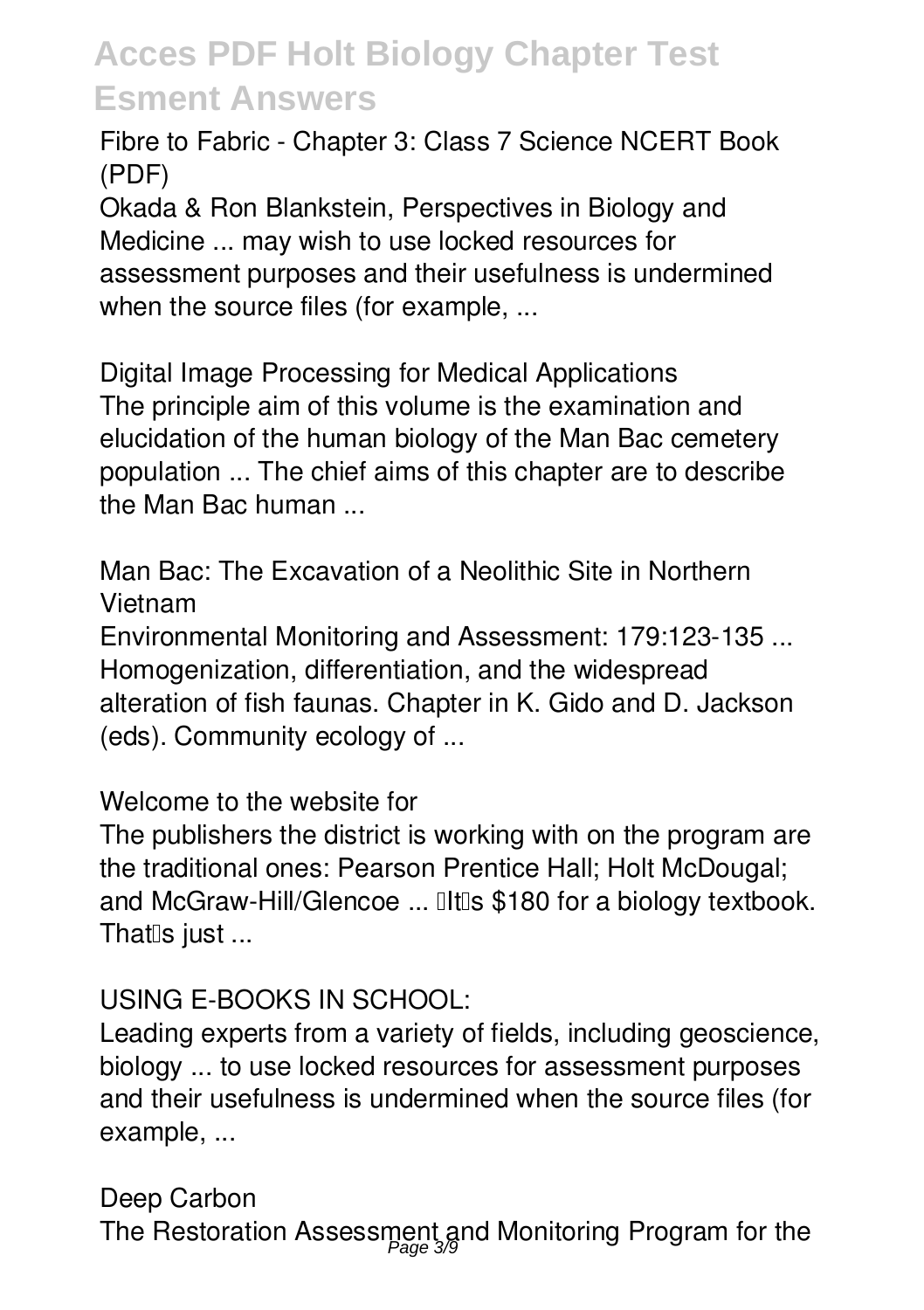Southwest (RAMPS) seeks to assist U.S. Department of the Interior (DOI) and other land management agencies in developing successful techniques ...

**RAMPS: Restoration Assessment & Monitoring Program for the Southwest**

The student will read prior to the class the chapter assigned, complete the written assignments ... and important concepts in biology. At the conclusion of this review, the course continues with areas ...

#### **NYS Certified Dental Assisting (DAP)**

He has also managed package engineering, worldwide semiconductor manufacturing, responsible for the development, introduction, and manufacturing of microelectronic packages; business strategy for the ...

#### **Beacon Leadership Council**

The main market driving forces are also discussed. The report examines the markets by test complexity, clinical indication and test purpose. Test complexity refers to the plex level (i.e., the ...

**Worldwide Next-Generation Sequencing Industry to 2025 - Key Drivers and Trends** While they were critical to our assessment of the former Regimells ... IHusayn Kamill textbox in the Regime Strategic Intent chapter for additional information). Qusay became SSO Director ...

**Iraq Survey Group Final Report** His research focuses on the intersection of effective school and district leadership, organization and HR, data driven decision making, student grades and test scores ...<br>#<sup>2</sup>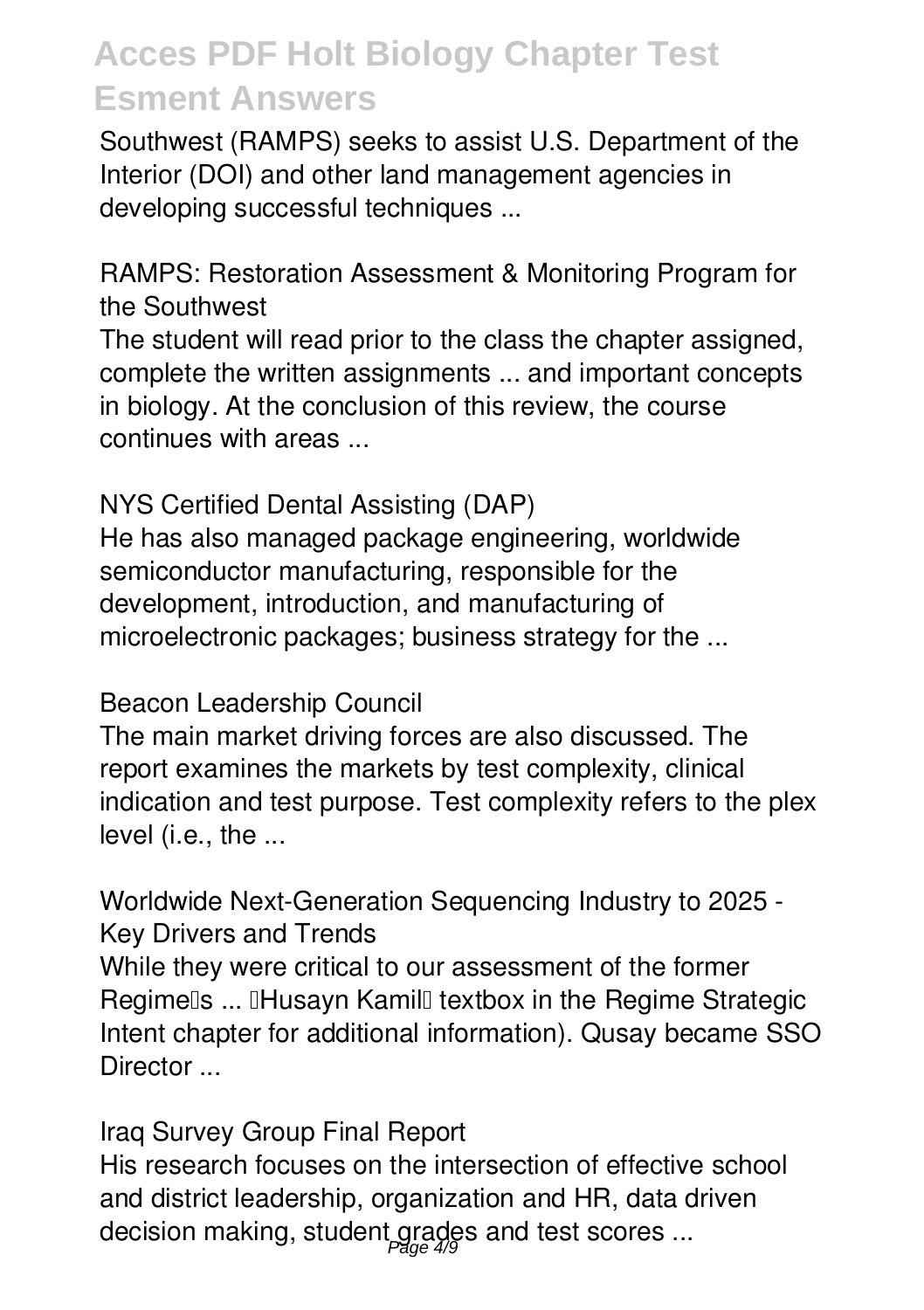Microbiology and Molecular ...

This book presents WHO guidelines for the protection of public health from risks due to a number of chemicals commonly present in indoor air. The substances considered in this review, i.e. benzene, carbon monoxide, formaldehyde, naphthalene, nitrogen dioxide, polycyclic aromatic hydrocarbons (especially benzo[a]pyrene), radon, trichloroethylene and tetrachloroethylene, have indoor sources, are known in respect of their hazardousness to health and are often found indoors in concentrations of health concern. The guidelines are targeted at public health professionals involved in preventing health risks of environmental exposures, as well as specialists and authorities involved in the design and use of buildings, indoor materials and products. They provide a scientific basis for legally enforceable standards.

This is a print on demand edition of a hard to find publication. Asbestos is a group of 6 different fibrous minerals that occur naturally in the environment. All forms of asbestos are hazardous, and all can cause cancer. This profile includes: (1) The exam¿n. and interpretation of toxicologic info. and epidemiological eval¿s. on asbestos to ascertain the levels of human exposure for the substance and its health effects; (2) A determination of whether adequate info. on the health effects of asbestos is available or in the process of development to determine levels of exposure that present a significant risk to human health; and (3) Where appropriate, identification of toxicologic testing needed to identify the types or levels of exposure that may present significant risk of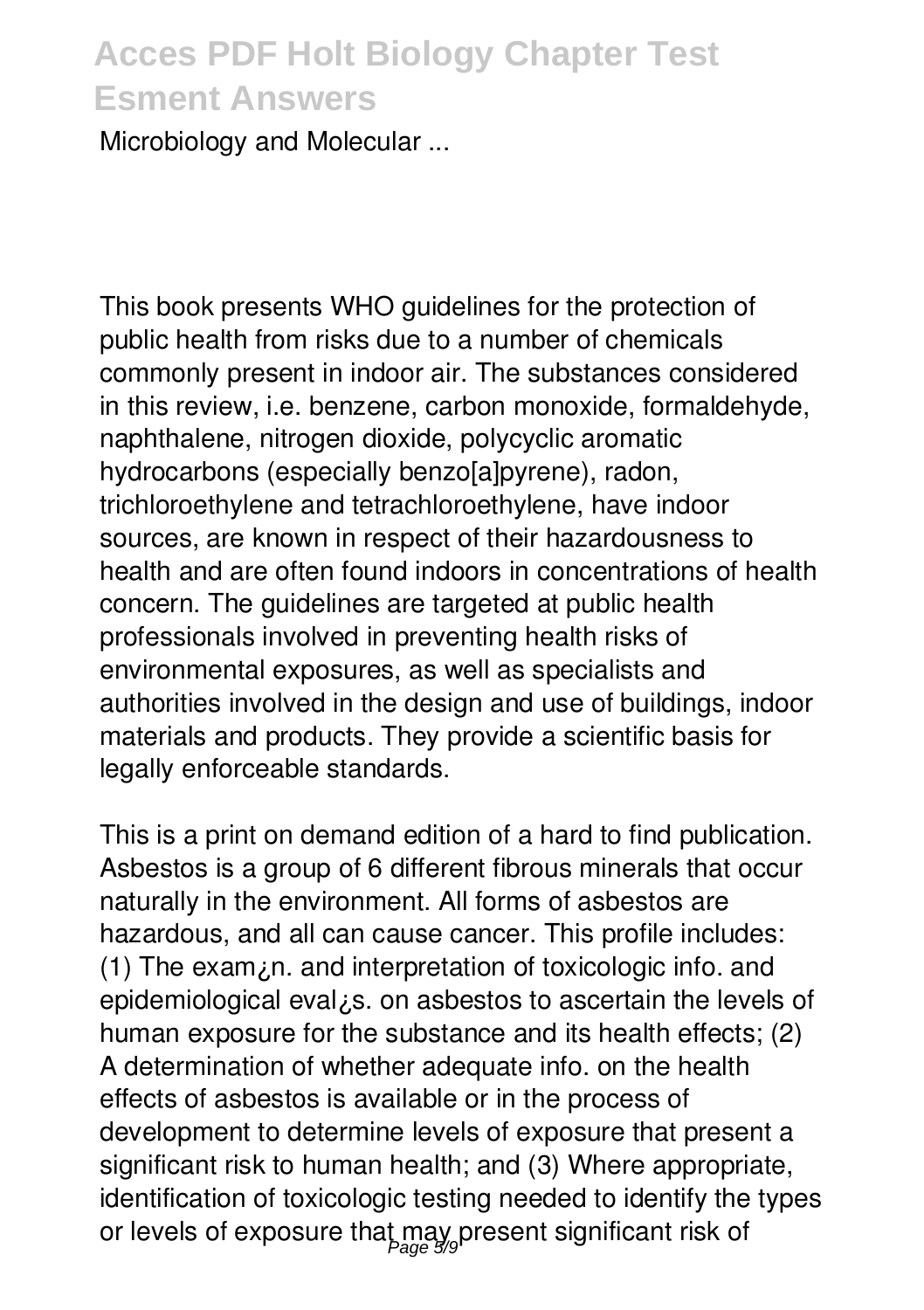adverse health effects in humans. Charts and tables.

Offers an interdisciplinary exploration of resilience in agriculture, and implications for producers seeking to adapt to change and uncertainty.

How we produce and consume food has a bigger impact on Americans' well-being than any other human activity. The food industry is the largest sector of our economy; food touches everything from our health to the environment, climate change, economic inequality, and the federal budget. From the earliest developments of agriculture, a major goal has been to attain sufficient foods that provide the energy and the nutrients needed for a healthy, active life. Over time, food production, processing, marketing, and consumption have evolved and become highly complex. The challenges of improving the food system in the 21st century will require systemic approaches that take full account of social, economic, ecological, and evolutionary factors. Policy or business interventions involving a segment of the food system often have consequences beyond the original issue the intervention was meant to address. A Framework for Assessing Effects of the Food System develops an analytical framework for assessing effects associated with the ways in which food is grown, processed, distributed, marketed, retailed, and consumed in the United States. The framework will allow users to recognize effects across the full food system, consider all domains and dimensions of effects, account for systems dynamics and complexities, and choose appropriate methods for analysis. This report provides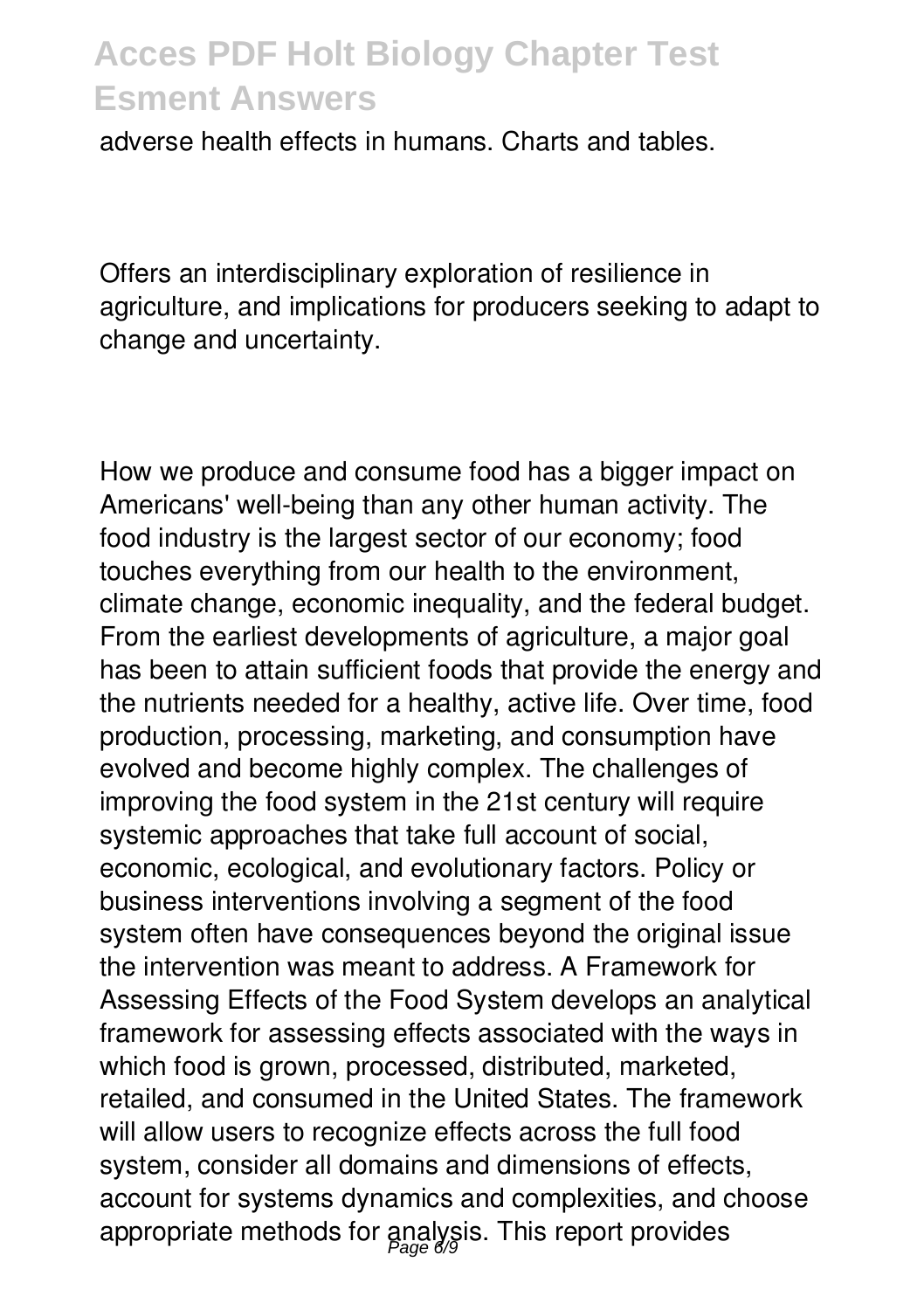example applications of the framework based on complex questions that are currently under debate: consumption of a healthy and safe diet, food security, animal welfare, and preserving the environment and its resources. A Framework for Assessing Effects of the Food System describes the U.S. food system and provides a brief history of its evolution into the current system. This report identifies some of the real and potential implications of the current system in terms of its health, environmental, and socioeconomic effects along with a sense for the complexities of the system, potential metrics, and some of the data needs that are required to assess the effects. The overview of the food system and the framework described in this report will be an essential resource for decision makers, researchers, and others to examine the possible impacts of alternative policies or agricultural or food processing practices.

Climate change effects over the next 25 years will be mixed. Continued changes by mid-century and beyond, however, are expected to have generally detrimental effects on most crops and livestock. As temperatures increase, crop production areas may shift to follow the temperature range for optimal growth and yield, though production in any given location will be more influenced by available soil water during the growing season. Weed control costs total more than \$11 billion a year in the U.S.; those costs are expected to rise with increasing temperatures and carbon dioxide concentrations. Changing climate will also influence livestock production. Heat stress for any specific type of livestock can damage performance, production, and fertility, limiting the production of meat, milk, or eggs. Changes in forage type and nutrient content will likely influence grazing management needs. Insect and disease prevalence are expected to increase under warmer and more humid conditions, diminishing animal health and Page 7/9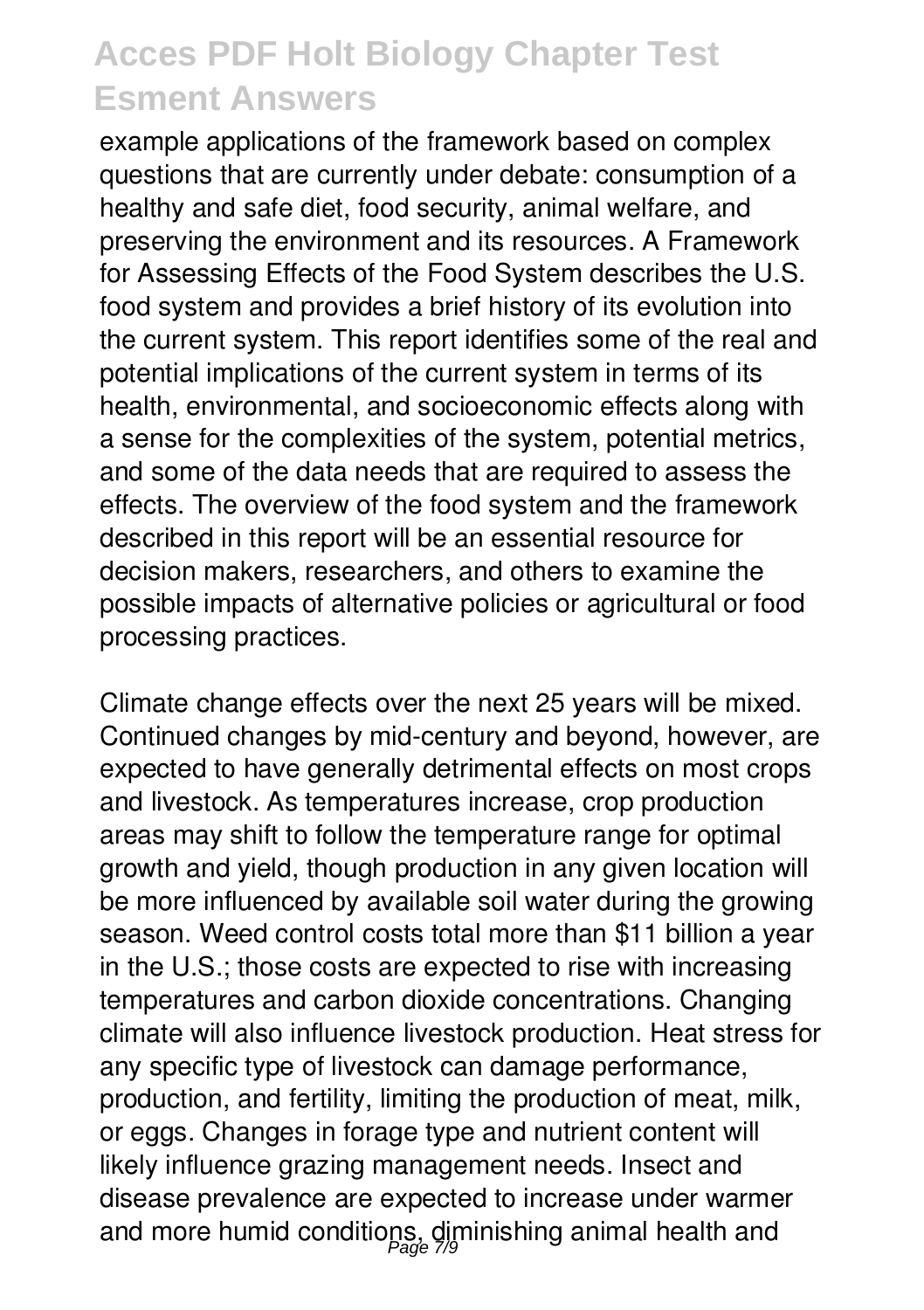#### productivity.

In response to requests by science teachers for guidance on the process of mentoring in schools, this text provides an interactive, activities-based resource. It takes into account the progressive development of skills and competencies, for all those involved in the training of science teachers; pre-service, in-service and quality control. Activities are directly related to classroom and laboratory planning, organisation and management and include general question and answer exercises.; The book covers nine areas of science teacher competence crossed with five levels of progression to give a flexible programme of training. Each activity has a commentary for mentors and notes for student teachers, and discusses the rationale behind each activity. Five activities are written specifically to help mentors review progress at each of the five levels.; Additionally, it can be used by: experienced teachers for refreshing their own practice; Heads of Science Departments for upgrading science teaching within the departments; and those concerned with quality control and certification to recommend activities, taken from the book, to aid further professional development.

While international efforts in the development of short rotation woody crops (SRWCs) have historically focused on the production of biomass for bioenergy, biofuels, and bioproducts, research and deployment over the past decade has expanded to include broader objectives of achieving multiple ecosystem services. In particular, silvicultural prescriptions developed for SRWCs have been refined to include woody crop production systems for environmental benefits such as carbon sequestration, water quality and quantity, and soil health. In addition, current systems have been expanded beyond traditional fiber production to other